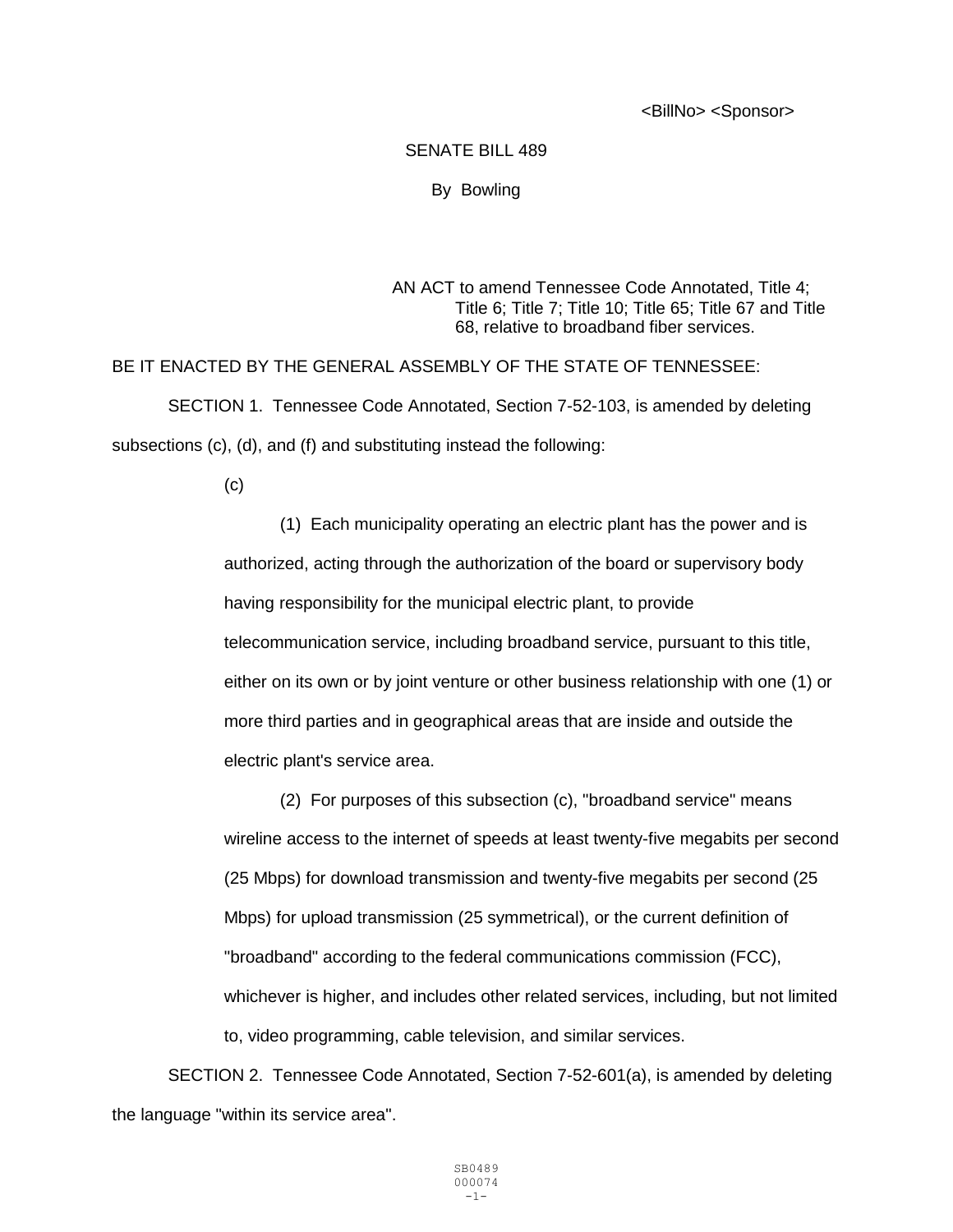SECTION 3. Tennessee Code Annotated, Section 7-59-316, is amended by adding the following language as a new subsection:

(f)

(1) This section does not prohibit a county or municipality, or any entity otherwise authorized by law from acting on behalf of a county or municipality, or a cooperative to provide telecommunication service, including broadband service, pursuant to this title, either on its own or through other business relationships with one (1) or more third parties in any geographical areas that are inside and outside the jurisdiction or service area of the county or municipality, or with any entity otherwise authorized by law to act on behalf of a county or municipality, or a cooperative.

(2) For purposes of this subsection (f), "broadband service" means wireline access to the internet of speeds at least twenty-five megabits per second (25 Mbps) for download transmission and twenty-five megabits per second (25 Mbps) for upload transmission (25 symmetrical), or the current definition of "broadband" according to the federal communications commission (FCC), whichever is higher, and includes other related services, including, but not limited to, video programming, cable television, and similar services.

SECTION 4. Tennessee Code Annotated, Section 7-59-316(a)(1), is amended by deleting the subdivision and substituting instead the following:

Except as otherwise provided in this section, notwithstanding chapter 52 of this title and title 65, chapter 25, or any other state law to the contrary, a county or municipality, or any entity otherwise authorized by law to act on behalf of a county or municipality, or a cooperative, is authorized to provide broadband services.

SECTION 5. Tennessee Code Annotated, Section 65-25-104(a)(2), is amended by adding the following language as a new subdivision: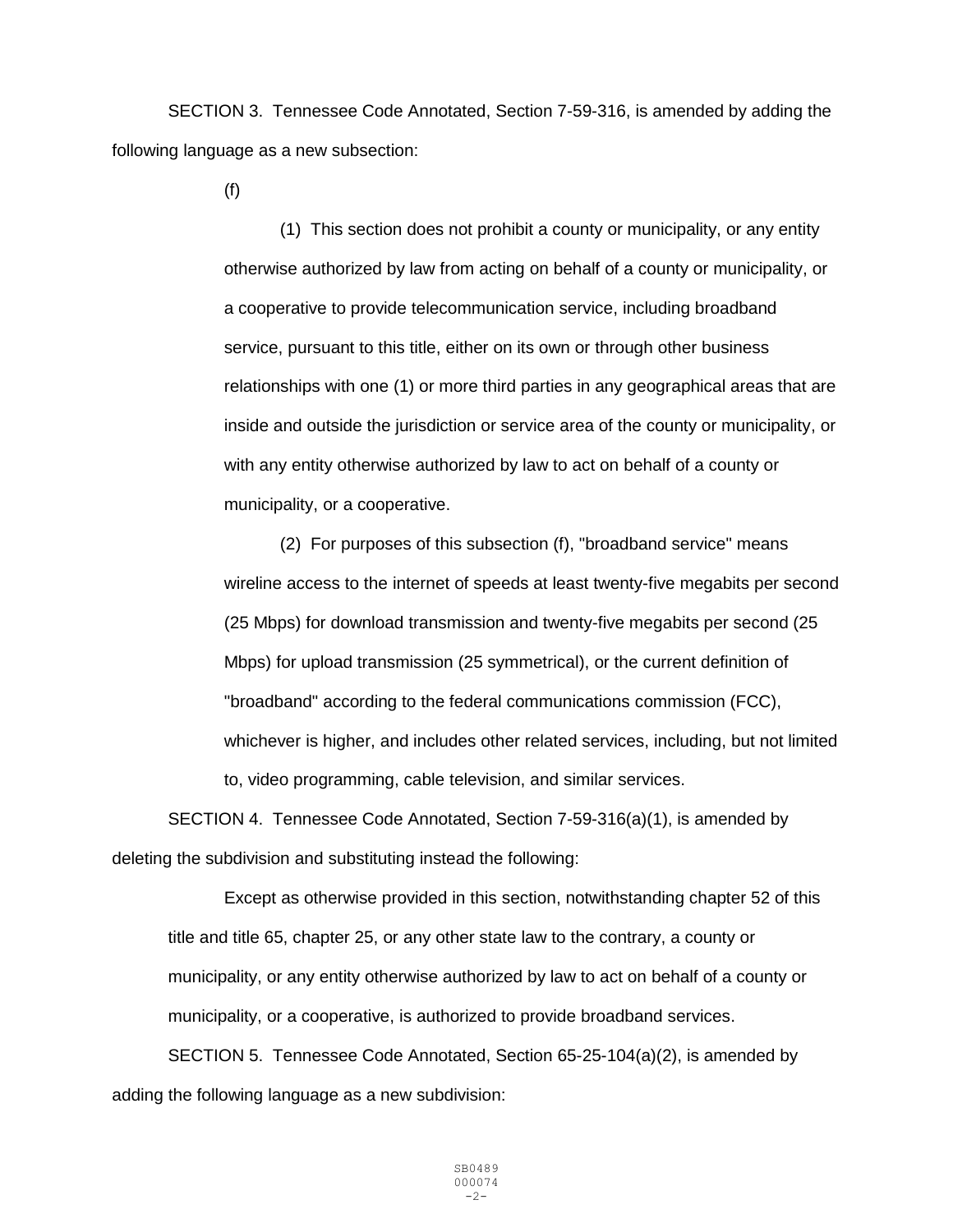(D) Supplying or furnishing broadband service, or constructing and maintaining infrastructure and equipment necessary for supplying or furnishing broadband service. For purposes of this subdivision  $(a)(2)(D)$ , "broadband service" means wireline access to the internet of speeds at least twenty-five megabits per second (25 Mbps) for download transmission and twenty-five megabits per second (25 Mbps) for upload transmission (25 symmetrical), or the current definition of "broadband" according to the federal communications commission (FCC), whichever is higher, and includes other related services, including, but not limited to, video programming, cable television, and similar services.

SECTION 6. Tennessee Code Annotated, Section 65-25-105, is amended by adding the following new subsection:

(e)

(1) In addition to all other powers set forth in this chapter, a cooperative has the power and is authorized, acting through the authorization of its supervisory body, to provide telecommunication service, including broadband service, either on its own or by joint venture or other business relationship with one (1) or more third parties and in geographical areas that are inside and outside the cooperative's service area.

(2) For purposes of this subsection (e), "broadband service" means wireline access to the internet of speeds at least twenty-five megabits per second (25 Mbps) for download transmission and twenty-five megabits per second (25 Mbps) for upload transmission (25 symmetrical), or the current definition of "broadband" according to the federal communications commission (FCC), whichever is higher, and includes other related services, including, but not limited to, video programming, cable television, and similar services.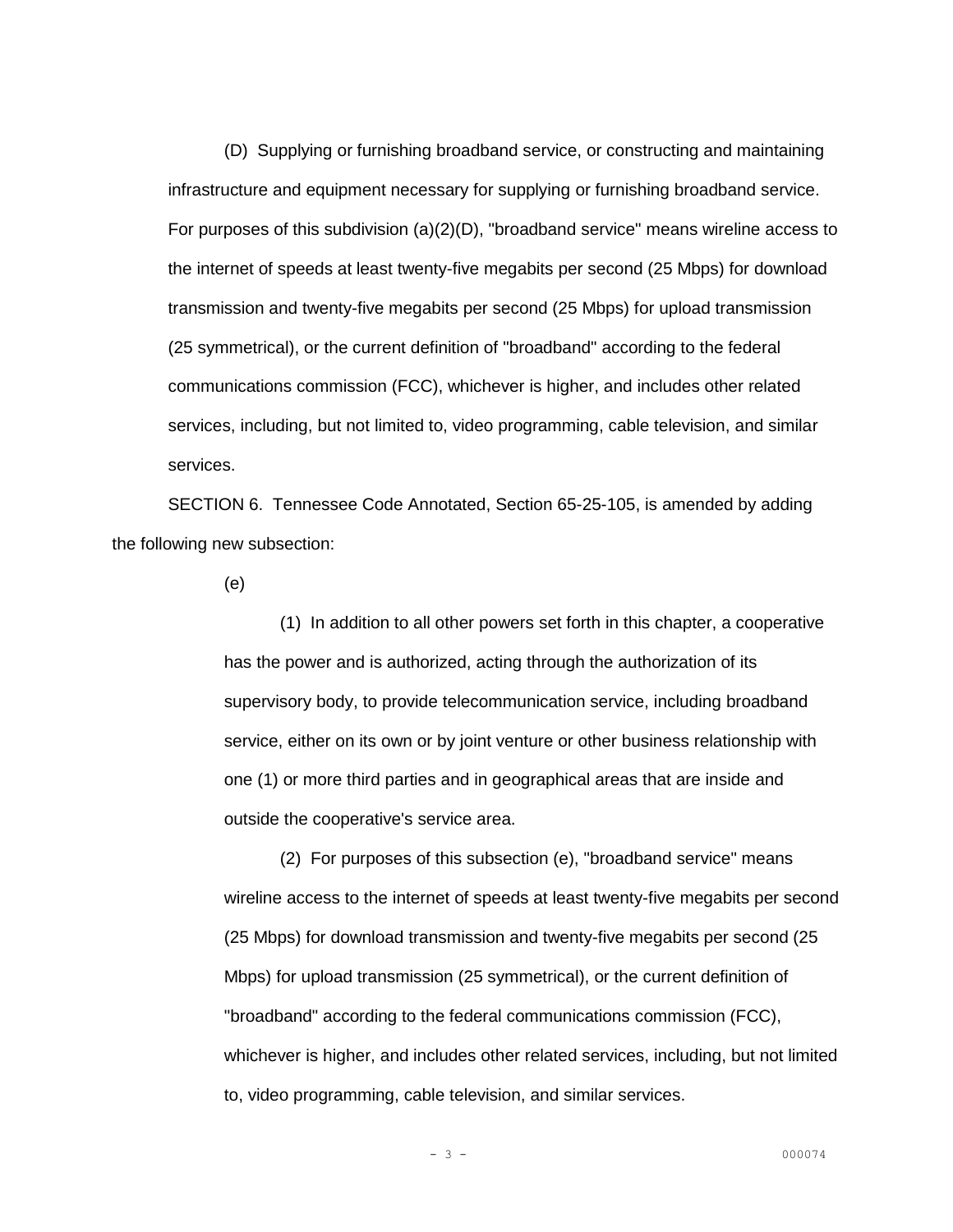SECTION 7. Tennessee Code Annotated, Section 65-25-134(a)(1), is amended by deleting the language "telephone, telegraph, voice over internet protocol, telecommunications services" and substituting instead the language "telegraph, telecommunications, broadband internet access service, television programming".

SECTION 8. Tennessee Code Annotated, Section 65-25-134(b), is amended by deleting the subsection and substituting instead the following:

(b) A cooperative providing any of the services authorized by subsection (a) shall not provide subsidies for such services and shall comply with any applicable provisions of contracts with suppliers of electricity prohibiting or otherwise limiting crosssubsidies with electricity revenues. Notwithstanding that limitation, a cooperative providing such services is authorized to:

(1) Dedicate a reasonable portion of the electric plant to the provision of such services, the costs of which must be allocated to such services for regulatory purposes; and

(2) Lend funds, at a rate of interest not less than the highest rate then earned by the cooperative on invested electric plant funds, to acquire, construct, and provide working capital for the system, plant, and equipment necessary to provide any of the services authorized under subsection (a); provided, that such interest costs must be allocated to the cost of such services for regulatory purposes.

SECTION 9. Tennessee Code Annotated, Section 65-29-104, is amended by adding the following language as a new subdivision:

(16)